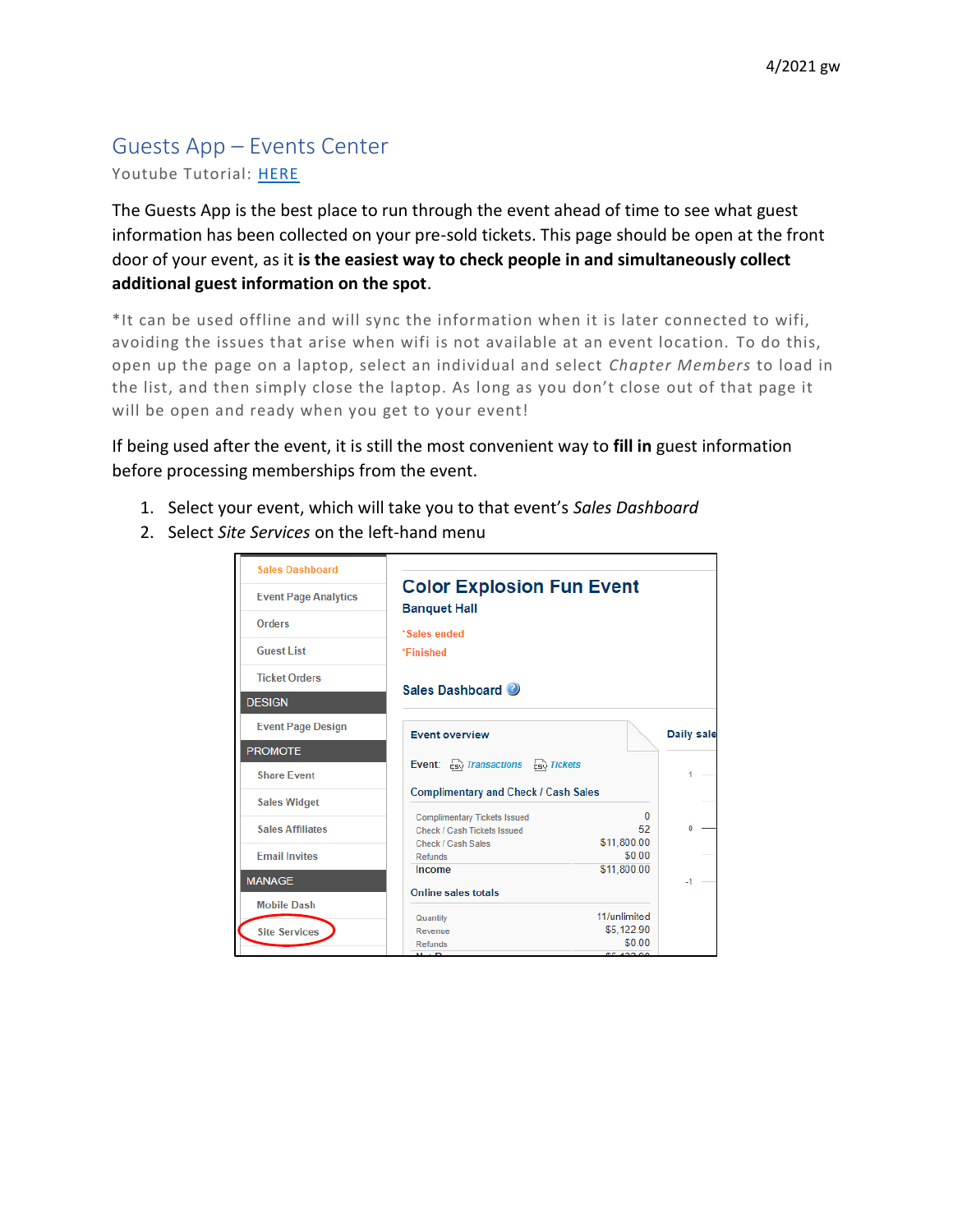3. Note the PIN for the event, select the *Guest Check-In* link above its corresponding QR code



- 4. Enter the PIN to access the GUESTS page
- 5. The Guests check in page has three icons to warn/indicate how much information has been collected:
	- a. **Green check** All requested guest information has been collected and there are no duplicates.
	- b. **Orange person** Two or more guests have duplicated information. This is common when someone purchases a table/sponsor level and does not enter all guest info at checkout. The system will default the purchaser's information into the guest information on the tickets.
	- c. **Red exclamation point** Requested guest information is missing on one or more guest ticket within the order.

| Bryant Snee -                                                                                        |                     |                |                     |                                      |            |            | 2020-05-18 OFFLINE: 0/2 ^  |
|------------------------------------------------------------------------------------------------------|---------------------|----------------|---------------------|--------------------------------------|------------|------------|----------------------------|
| Add Note                                                                                             |                     |                |                     |                                      |            |            |                            |
| <b>Ticket Type</b>                                                                                   | Guest               | Email          |                     | City, State<br><b>Address</b>        | Phone      | <b>DOB</b> | Checked-In                 |
| <b>Chapter Sponsor</b> Bundle<br>+ Associate Membership + Meal Ticket                                | в                   |                |                     |                                      |            |            | $x-9479$                   |
| + Meal Ticket                                                                                        | Β                   |                |                     |                                      |            |            | $x-0580$                   |
| ◯ Grace Whipple - gracewhipple17@gmail.com<br>1783 Buerkle Circle St Paul, MN 55110 phone:6512094973 |                     |                |                     |                                      |            |            | 2020-05-20 OFFLINE: 0/1 ^  |
| Add Note                                                                                             |                     |                |                     |                                      |            |            |                            |
| <b>Ticket Type</b>                                                                                   | Guest               | Email          | <b>Address</b>      | City, State                          | Phone      | <b>DOB</b> | Checked-In                 |
| Associate Membership + Meal Ticket                                                                   | <b>El</b> June Long | june@long.com  | 1783 Buerkle Circle | St Paul MN 55110                     | 6512094973 |            | x-3883 □                   |
| Leslie Knope-Swanson - leslie@fake.com                                                               |                     |                |                     |                                      |            |            | 2020-05-20 OFFLINE: 0/10 V |
| Martin Smith -                                                                                       |                     |                |                     |                                      |            |            | 2020-05-18 OFFLINE: 1/2 ^  |
| Add Note                                                                                             |                     |                |                     |                                      |            |            |                            |
| <b>Ticket Type</b>                                                                                   | Guest               | Email          | <b>Address</b>      | City, State                          | Phone      | <b>DOB</b> | Checked-In                 |
| <b>Chapter Sponsor</b> Bundle<br>+ Associate Membership + Meal Ticket                                | Martin Smith        | martin@test.me |                     | 345 Main St<br><b>Akron OH 33333</b> | 33342      |            | $x-5925$                   |
| + Meal Ticket                                                                                        | Martin Smith        | martin@test.me |                     |                                      |            |            | $x-6036$                   |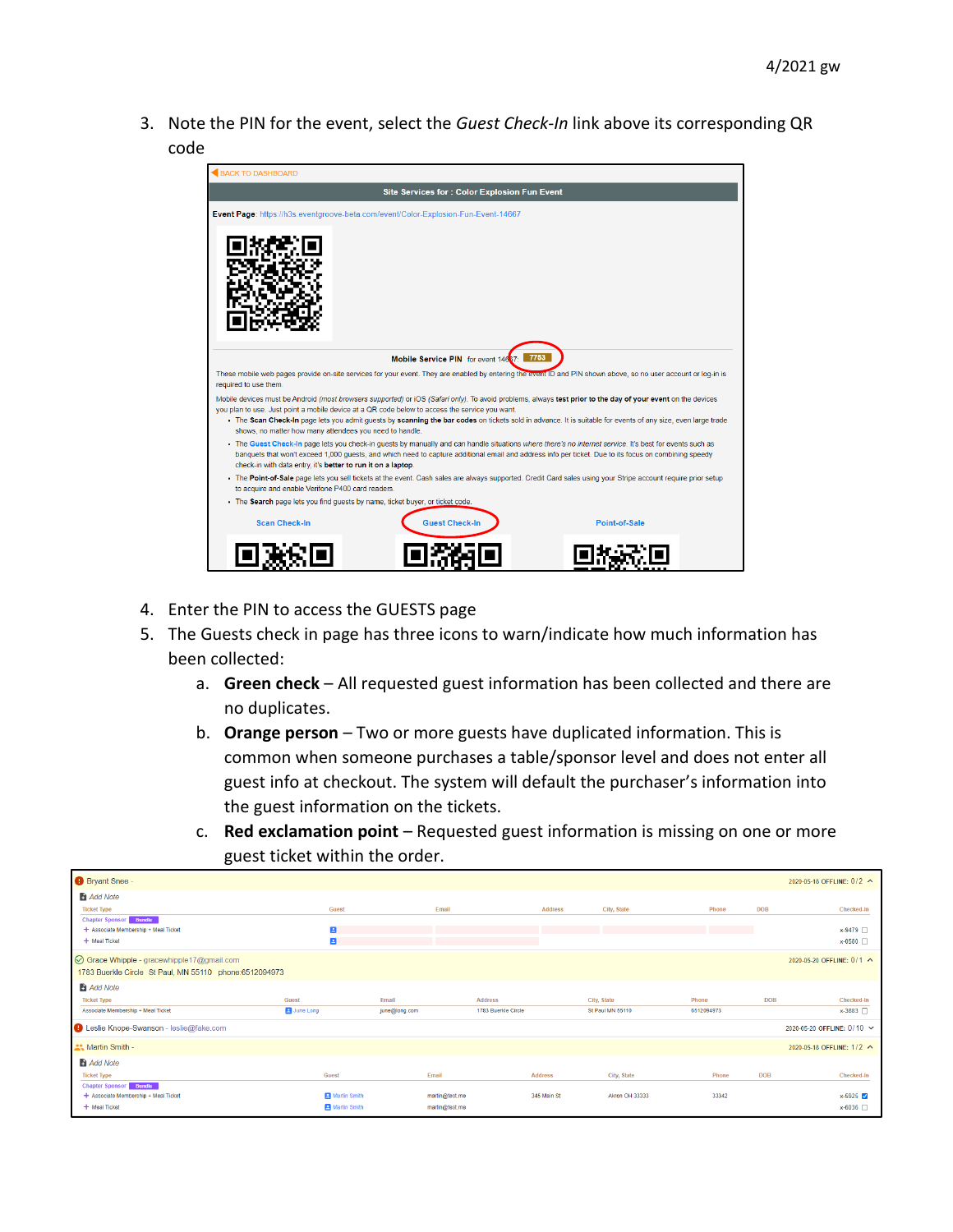- 2. To edit the guest information for an individual/ticket, select their name in blue, or the blue person icon if their name is one of the missing fields.
- 3. You have the option to type in their information, or if the purchaser is the one assigned to that ticket, you can select *Copy buyer info to Guest*.

| <b>Enter Guest Info</b> |                                                                                                                          |           | x                 |
|-------------------------|--------------------------------------------------------------------------------------------------------------------------|-----------|-------------------|
| (206) 641-5303          | Order: #190477 for Grace Whipple - gwhipple@pheasantsforever.org<br>15390 18th Ave N Apt 1101<br>Plymouth, MN 55447-2475 |           |                   |
|                         | $\Box$ Copy buyer info to Guest $\downarrow$                                                                             |           | Q Chapter Members |
|                         | Guest Info for Entrance + Membership Ticket                                                                              |           |                   |
| <b>Name</b>             | <b>Grace Whipple</b>                                                                                                     |           | ID:2307653        |
| Email                   | gwhipple@pheasantsforever.org                                                                                            |           |                   |
| <b>Address</b>          | 1783 Buerkle Circle                                                                                                      |           |                   |
|                         |                                                                                                                          |           |                   |
| <b>City</b>             | St. Paul                                                                                                                 | Minnesota | 55110<br>v        |
| Country                 | United States $\sim$                                                                                                     |           |                   |
|                         |                                                                                                                          |           |                   |
|                         |                                                                                                                          |           |                   |
|                         |                                                                                                                          |           |                   |
|                         |                                                                                                                          |           | Save<br>Cancel    |

a. You can also search your chapter's roster for this individual. Select *Chapter Members* to search directly on this list. If the individual on this ticket is new to your chapter, you can enter their information or search the larger CRM database to see if they have been a member before.

| <b>Chapter Members:</b>                                                                                                                                                          | Chapter Members (250) |
|----------------------------------------------------------------------------------------------------------------------------------------------------------------------------------|-----------------------|
| Wh<br>First<br><b>State</b><br>Search <sup>*</sup>                                                                                                                               |                       |
| * If the member is not in this Chapter Roster, you can search the entire CRM database by full or PARTIAL last<br>name, a full or PARTIAL first name, and their state (optional). |                       |
| Found 92 matches in 6.6 seconds                                                                                                                                                  |                       |
| <b>Whipple, Grace</b> : 2302722: gwhipple@pheasantsforever.org<br>15390 18th Ave N Apt 1101 - Plymouth, MN 55447-2475                                                            |                       |
| Whipple, Tracy: 1370615: whipple@charter.net<br>3453 Forrest Ln - Red Wing, MN 55066-1703                                                                                        |                       |

- b. Only hit *Search* if you need to launch a search into the full database. Just by typing in the last, first, and state field you will search your chapter roster.
- 4. Be sure to click *Save* to close the box and save any edits.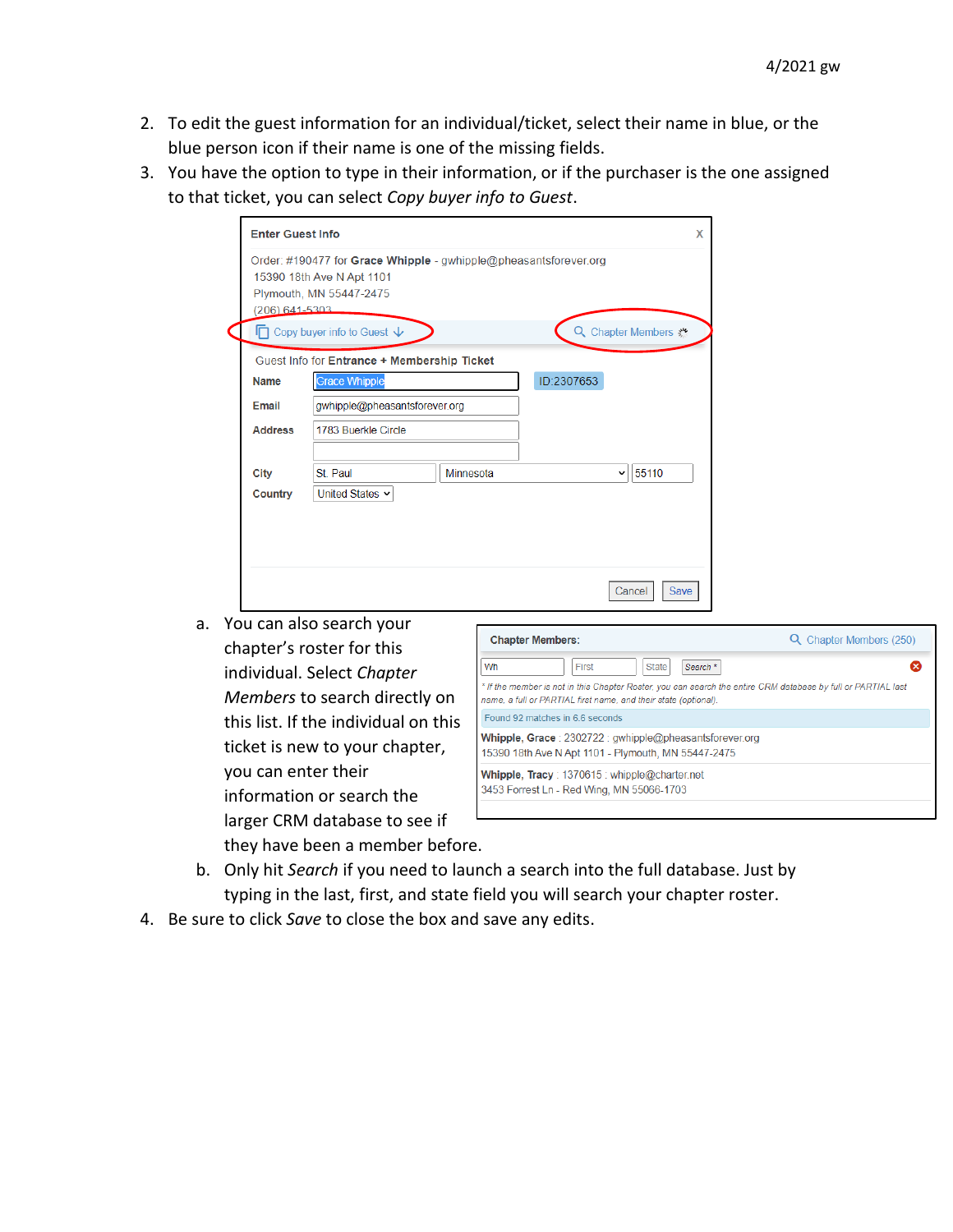5. If you have collected all the necessary information for an individual and they are ready to be checked in, you can select the check box on the far-right side to do so.

| $\odot$ Alexis Rose - gwhips 13+test78@gmail.com |                          |                           |                     |                         |                     | 2020-05-15 ONLINE: 8/10 ^   |
|--------------------------------------------------|--------------------------|---------------------------|---------------------|-------------------------|---------------------|-----------------------------|
| 9584 Lake Lane Austin, TX 65845                  |                          |                           |                     |                         |                     |                             |
| <b>Add Note</b>                                  |                          |                           |                     |                         |                     |                             |
| <b>Ticket Type</b>                               | Guest                    | Email                     | <b>Address</b>      | City, State             | <b>DOB</b><br>Phone | Checked-In                  |
| <b>Platinum Sponsor</b> Bundle                   |                          |                           |                     |                         |                     |                             |
| + Associate Membership + Meal Ticket             | Alexis Rose              | qwhips13+test78@qmail.com | 9584 Lake Lane      | Austin TX 65845         | 1112222             | $x-6076$                    |
| + Associate Membership + Meal Ticket             | <b>El</b> David Rose     | drose@gmail.com           | 5421 Ryan Ave       | Schitt's Creek WI 56485 | 1112222             | x-7187 □                    |
| + Associate Membership + Meal Ticket             | <b>El</b> Johnny Rose    | gwhips13+test3@gmail.com  | 123 City Ave        | Seattle WA 98118        | 1112222             | $x-8298$                    |
| + Associate Membership + Meal Ticket             | Moira Rose               | gwhips13+test45@gmail.com | 1243 Wandering Lane | Eau Claire WI 64845     | 1112222             | $x - 9319$                  |
| + Associate Membership + Meal Ticket             | <b>El</b> Twyla Tropical | gwhips13+test67@gmail.com | 1234 Juniper Way    | austin TX 65154         | 1112222             | $x-0420$                    |
| + Meal Ticket                                    | Ronnie Baseball          | gwhips13+test69@gmail.com |                     |                         |                     | $x - 1531$ $\triangleright$ |
| + Meal Ticket                                    | <b>Bob Brunner</b>       | gwhips13+test09@gmail.com |                     |                         |                     | $x-2642$                    |
| + Meal Ticket                                    | Roland Schitt            | gwhips13+test45@gmail.com |                     |                         |                     | $x-3753$                    |
| + Meal Ticket                                    | <b>E</b> Joclynn Schitt  | gwhips13+test33@gmail.com |                     |                         |                     | $x-4864$                    |
| + Meal Ticket                                    | Mutt Schitt              | gwhips13+test35@gmail.com |                     |                         |                     | x-5975 V                    |

- 6. As individuals come up to check in, you can search by their name, the purchaser's name, or their ticket number via the *Match* search box.
	- a. Searching will bring up all tickets associated with that name. Here you can see that "Rose" is the last name on the purchaser of this order, as well as many of the guest tickets.

|                                                                              |                      | Match: rose               | $\boldsymbol{\alpha}$ |                         |         |            | Allow Audio: □<br>MD LG<br>Guest Info:   SM |
|------------------------------------------------------------------------------|----------------------|---------------------------|-----------------------|-------------------------|---------|------------|---------------------------------------------|
| ⊙ Alexis Rose - gwhips13+test78@gmail.com<br>9584 Lake Lane Austin, TX 65845 |                      |                           |                       |                         |         |            | 2020-05-15 ONLINE: 8/10 ^                   |
| <b>Add Note</b>                                                              |                      |                           |                       |                         |         |            |                                             |
| <b>Ticket Type</b>                                                           | Guest                | Email                     | <b>Address</b>        | City, State             | Phone   | <b>DOB</b> | <b>Checked-In</b>                           |
| Platinum Sponsor Bundle                                                      |                      |                           |                       |                         |         |            |                                             |
| + Associate Membership + Meal Ticket                                         | Alexis Rose          | gwhips13+test78@gmail.com | 9584 Lake Lane        | Austin TX 65845         | 1112222 |            | x-6076 □                                    |
| + Associate Membership + Meal Ticket                                         | <b>El</b> David Rose | drose@gmail.com           | 5421 Rvan Ave         | Schitt's Creek WI 56485 | 1112222 |            | x-7187 □                                    |
| + Associate Membership + Meal Ticket                                         | Johnny Rose          | gwhips13+test3@gmail.com  | 123 City Ave          | Seattle WA 98118        | 1112222 |            | x-8298                                      |
| + Associate Membership + Meal Ticket                                         | Moira Rose           | gwhips13+test45@gmail.com | 1243 Wandering Lane   | Eau Claire WI 64845     | 1112222 |            | $x-9319$                                    |
| + Associate Membership + Meal Ticket                                         | Twyla Tropical       | gwhips13+test67@gmail.com | 1234 Juniper Wav      | austin TX 65154         | 1112222 |            | $x-0420$                                    |
| + Meal Ticket                                                                | Ronnie Baseball      | gwhips13+test69@gmail.com |                       |                         |         |            | $x - 1531$ $\sqrt{ }$                       |

7. If you are using this page at the door of your event and someone comes up who would like to purchase a ticket, you can select the QR codes in the upper right corner to enlarge them and then launch either the Point-of-Sale system or give the individual direct access to the online site to purchase their own ticket.

|                                | <b>A</b> Print List |
|--------------------------------|---------------------|
| Allow Audio: □                 |                     |
| Guest Info:   SM   MD   LG     |                     |
| 2020-06-19 OFFLINE: 0/1 $\sim$ |                     |
| 2020-06-19 OFFLINE: 0/1 $\sim$ |                     |